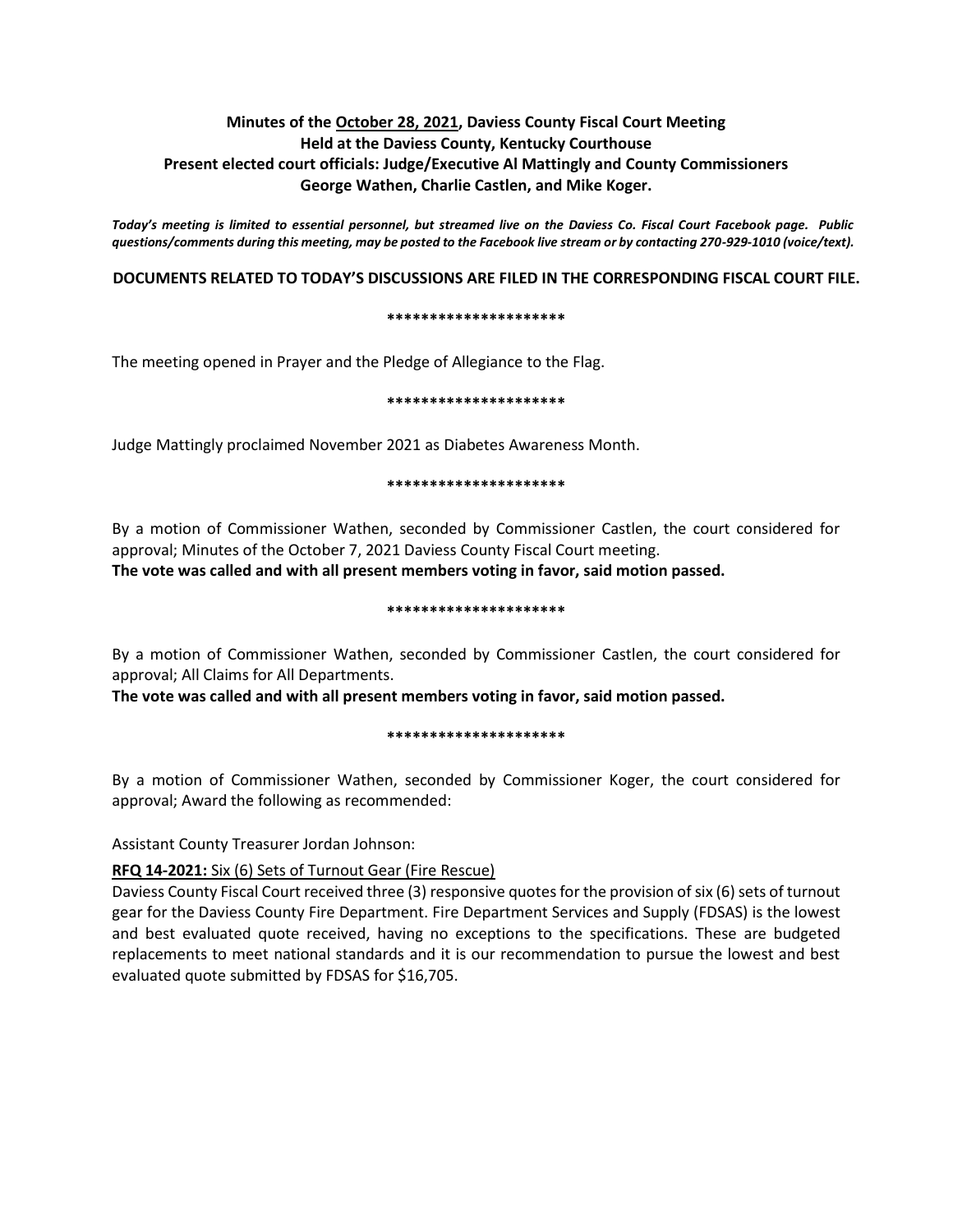# **Bid No. 09-2021**: Spay Neuter Clinic Project (Animal Control)

Daviess County Fiscal Court received four (4) bids for the construction of a spay/neuter clinic as an addition to the Daviess County Animal Shelter. Q & S Enterprises, LLC is the lowest and best evaluated bid, having no exceptions to the bid specifications. It is our recommendation to award Bid No. 09-2021 to Q & S Enterprises, LLC for \$579,118.

Commissioner Castlen: On each one of these quotes, there is an expected completion date. Do these folks not foresee problems getting materials?

Mr. Johnson: We have a provision listed in there to review anything that is lengthened due to COVID, but otherwise, their liquidated damages will apply if they go beyond that date.

# **Bid No. 33-2021**: One (1) New Excavator (Landfill)

Daviess County Fiscal Court received five (5) bids for the provision of one (1) new hydraulic excavator for the West Daviess County Landfill. Erb Equipment is the best evaluated bid, having no exceptions to the bid specifications. Of the 3 lower bids, all had exceptions outside what we deem acceptable for this particular unit. They either fell short of the specifications and areas critical to the required functionality of the machine or they had no adequate references for their units' performance and conditions akin to our landfill and none had a local position for parts and service. This is a budgeted item and it is our recommendation to award, without exception, Bid No. 33-2021 to Erb Equipment for the 2021 John Deere 350GLC unit for \$319,890.

# **Bid No. 34-2021**: One (1) New Fuel Truck (Landfill)

Daviess County Fiscal Court received three (3) bids for the provision of one (1) new fuel truck for the West Daviess County Landfill. Elliott Machine Works is the best evaluated bid, having no exceptions to the bid specifications. The single lower bid was outside of the bid specifications. It is our recommendation to award Bid No. 34-2021 to Elliott Machine Works for the 2023 Freightliner 2000GFT unit for \$142,485.

# **Bid No. 35-2021**: Bullet Resistant Vests (Detention Center)

Daviess County Fiscal Court received four (4) bids for the provision of ballistic vests for the Daviess County Detention Center. Siegel's Uniforms is the best evaluated bid, having no exceptions to the bid specifications. While reviewing this bid, the Jailer and his staff found that the recommended bid had a higher quality carrier and would provide a greater comfort and functionality to the correctional officers compared to the lowest bid's small differential of \$5.00 per unit. It should also be noted, this expense will be covered in full by the Law Enforcement Protection Program (LEPP) funding. It is our recommendation to award Bid No. 35-2021 to Siegel's Uniforms for the unit bid price of \$575.00 for up to seventy-one (71) units for a not to exceed amount of \$40,825.

**The vote was called and with all present members voting in favor, said motion passed.** 

## **\*\*\*\*\*\*\*\*\*\*\*\*\*\*\*\*\*\*\*\*\***

By a motion of Commissioner Castlen, seconded by Commissioner Wathen, the court considered for approval; Hire Jason Hawkins and Michael Reed as Road Dept. Utility Laborers eff. upon successful completion of pre-employment screenings.

**The vote was called and with all present members voting in favor, said motion passed.**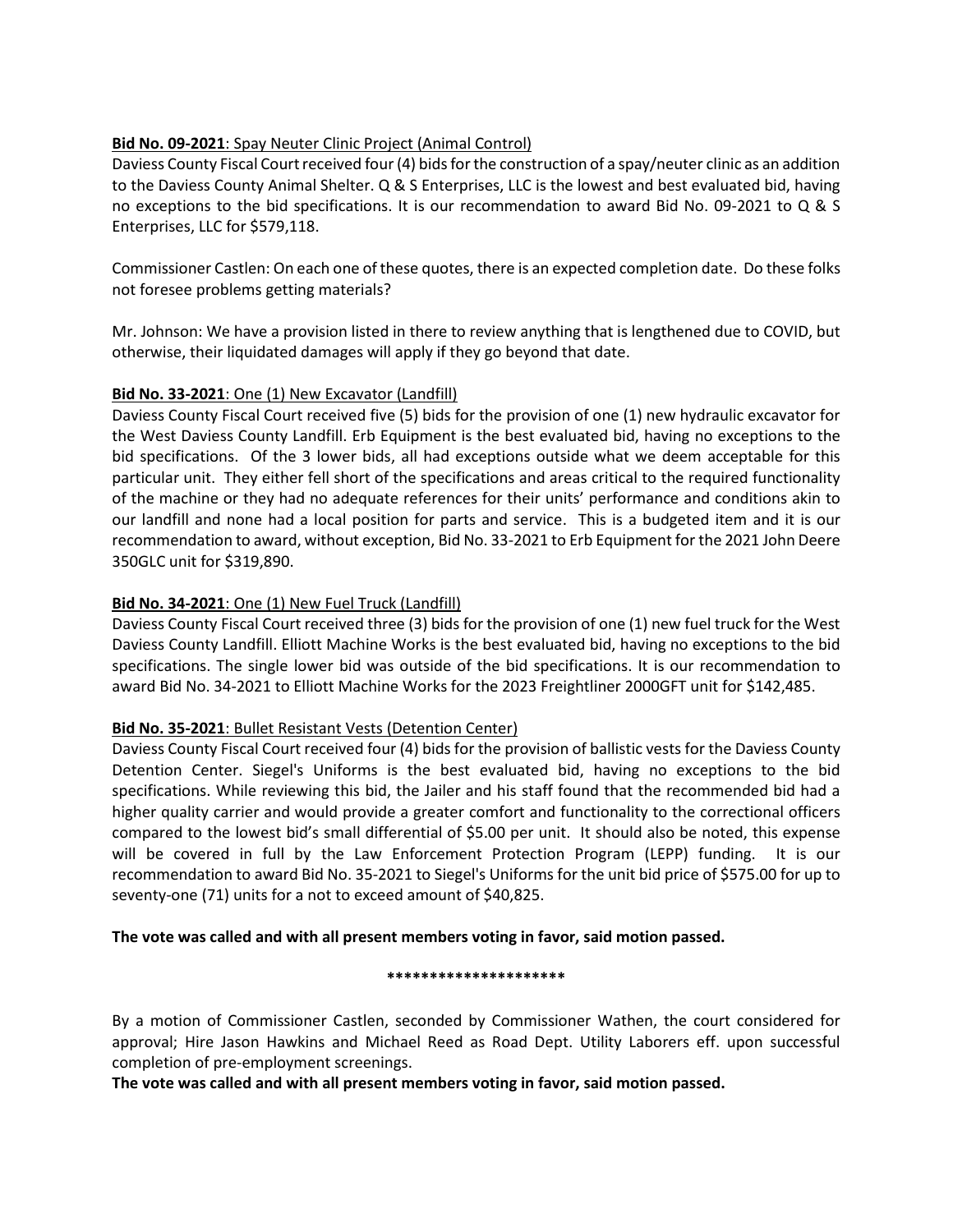#### **\*\*\*\*\*\*\*\*\*\*\*\*\*\*\*\*\*\*\*\*\***

By a motion of Commissioner Koger, seconded by Commissioner Castlen, the court considered for approval; Hire Kenneth Duke as Road Dept. Service Tech. eff. upon successful completion of preemployment screening.

**The vote was called and with all present members voting in favor, said motion passed.**

## **\*\*\*\*\*\*\*\*\*\*\*\*\*\*\*\*\*\*\*\*\***

By a motion of Commissioner Castlen, seconded by Commissioner Koger, the court considered for approval; **Second Reading of KOC A.100.02 (2021) #10-2021**; Budget Amendment #2.

## **Comments:**

County Treasurer Hendrix: This is the second budget amendment for this fiscal year. This particular one is for a \$75,000 parks grant. As we stated before, this was not budgeted because we had believed that the grant would be received and expended in the prior fiscal year, but it didn't make it so it's all going to be done in this year. Therefore, we need to amend the budget. DLG has approved it as to its form and classification.

**The vote was called and with all present members voting in favor, said motion passed.**

### **\*\*\*\*\*\*\*\*\*\*\*\*\*\*\*\*\*\*\*\*\***

**No other business was brought before the Daviess County Fiscal Court.**

**\*\*\*\*\*\*\*\*\*\*\*\*\*\*\*\*\*\*\*\*\***

**No Public Comments were received.** 

**\*\*\*\*\*\*\*\*\*\*\*\*\*\*\*\*\*\*\*\*\***

# **Comments by Daviess County Fiscal Court:**

Judge Mattingly: We had anticipated an estimated \$35,000 from this year's county auction, but received \$79,000.

Judge Mattingly: We received an application for our silo busting grant. This is a grant that we put \$50,000 in HB 202 money every year and we can award that grant to multiple groups in the community who come in and work together for a common cause. We will probably discuss it during the next meeting.

Judge Mattingly: I am happy to report that last week, we were down to 25.2 cases of COVID per 100,000. We are headed in the right direction. I would suggest that if we get down below 25 cases by the next meeting that we open the courthouse back up to the media and allow them to attend court meetings and, by appointment, to people representing groups of people if they want to speak on a particular issue. We will probably put some kind of limit on that. I don't think we have a problem doing that. People may call the office and make an appointment to attend court. That way, we can kind of control; we don't want 20 people in here talking about the same issue.